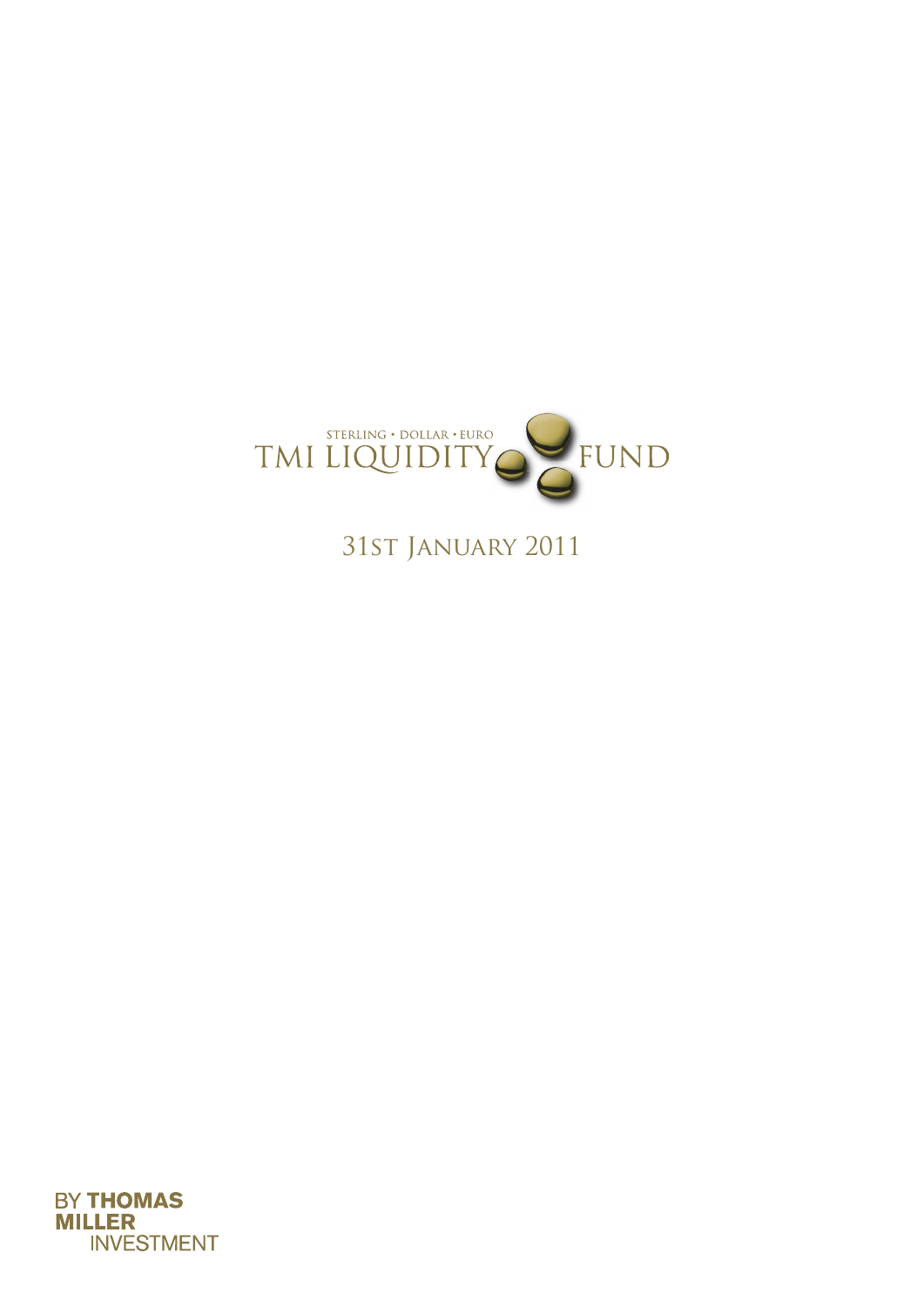## **TMI STERLING LIQUIDITY SUB-FUND**

**net yield 1.01%**

**wam 78 Days**

$$
\begin{array}{c}\n\text{FUND SIZE} \\
\text{£121.4M}\n\end{array}
$$



## **performance - % 1 month returns\***



#### **commentary**

- Risk markets continued to perform well in January as data was broadly positive and markets shrugged of European sovereign concerns.
- The Monetary Policy Committee (MPC) left policy rates unchanged at 0.50% with the voting this time 7:2, prompting market expectations that a rate hike could be as early as March.
- LIBOR rates rose an average 3bps across the curve in January.
- The Weighted Average Maturity (WAM) at the end of January was 78 days. We remain focused on providing adequate liquidity and have targeted an increased WAM of up to 100 days.
- We have continued with our allocation to short dated UK T-Bills, which have been providing a similar yield to bank deposits and also added a 1 year FRN at LIBOR + 70bps to the portfolio.
- The fund outperformed it's 1-month LIBOR benchmark by 41 bps. We expect rates to remain low in 2011 with rates beginning to rise in the second half of the year.

To maximise current income consistent with the preservation of principal and liquidity by investing in a diversified portfolio of short

#### **fund details**

| Valuation:             | £121.4million     |
|------------------------|-------------------|
| <b>Inception Date:</b> | 1st November 2006 |
| Domicile:              | Isle of Man       |
| Fund Structure:        | OEIC              |
| Benchmark <sup>-</sup> | 1 Month I IBOR    |
| Rating*:               | AAAf              |
| Bloomberg:             | <b>TMIUSLO</b>    |
| ISIN:                  | IM00B1GR6141      |
| SFDOI                  | <b>B1GR614</b>    |
| *Standard & Poor's     |                   |

#### **investment**

| Price:                      | £1.00           |
|-----------------------------|-----------------|
| Initial:                    | £100.000        |
| Subsequent:                 | £25,000         |
| Fees:                       | $17.5$ bps      |
| <b>Valuation Frequency:</b> | Daily           |
| Dealing Deadline:           | 11 00am         |
| Redemption:                 | 5 business days |
|                             |                 |

## **portfolio breakdown**



#### **s&p ratings**



## weighted average maturity in days

|      | Jan 10   Feb 10   Mar 10   Apr 10   May 10   Jun 10   Jul 10   Aug 10   Sep 10   Oct 10   Nov 10   Dec 10   Jan 11 |  |  |  |  |              |    |  |
|------|--------------------------------------------------------------------------------------------------------------------|--|--|--|--|--------------|----|--|
|      |                                                                                                                    |  |  |  |  |              |    |  |
| Fund | 58 47 56 63 67 75 79 72                                                                                            |  |  |  |  | <b>89 93</b> | 82 |  |

# **enquiries**

Tel: +44 (0) 1624 645200 Email: info@tmiliquidity.com

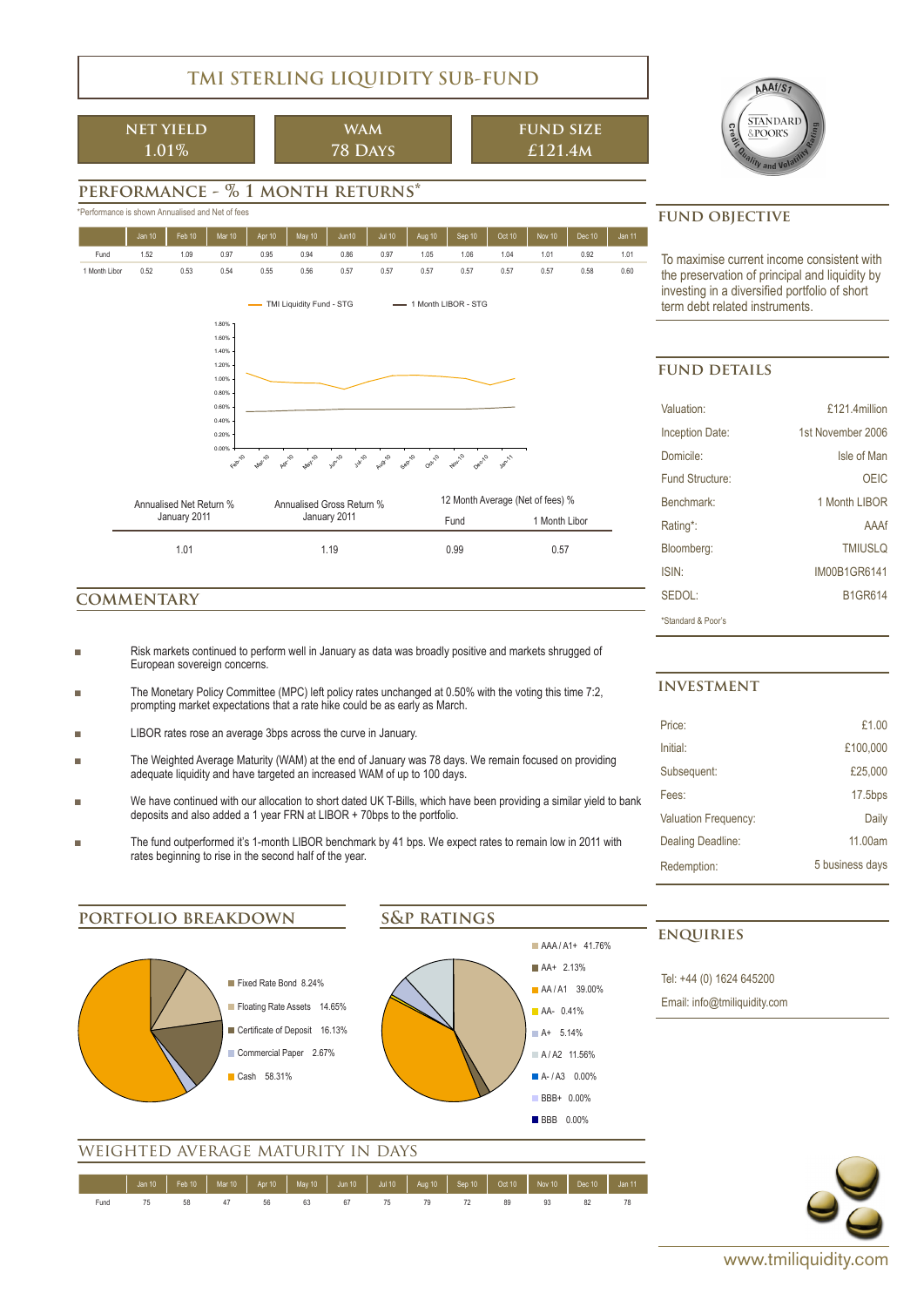## **TMI US DOLLAR LIQUIDITY SUB-FUND**

**net yield 0.38%**

**wam 52 Days**

**fund size \$150.6m**



## **performance - % 1 month returns\***





### **commentary**

- Risk markets continued to perform well in January as data was broadly positive and markets shrugged of European sovereign concerns.
- The Federal Open Market Committee (FOMC) maintained rates at the current range of 0.00 0.25% with no indication that there would be any change in policy in the near future and continued to use the "exceptionally low for an extended period" language.
- LIBOR rates were unchanged in January.
- The Weighted Average Maturity (WAM) at the end of January was 52 days. We remain focused on providing adequate liquidity while targeting an increased WAM that is in a range of between 60-70 days, if and when opportunities arise to do this.
- We were able to roll some maturities into the 6-month part of the curve and also added two new FRN's at LIBOR +57bps and +235bps, increasing the gross yield by around 4bps.
- The fund outperformed it's 1-month LIBOR benchmark by 12 bps. We expect rates to remain low and anticipate that the fund will continue to perform well versus the benchmark in the coming months.

**portfolio breakdown**



#### **s&p ratings**



To maximise current income consistent with the preservation of principal and liquidity by investing in a diversified portfolio of short

#### **fund details**

| Valuation <sup>-</sup> | \$150.6million    |
|------------------------|-------------------|
| <b>Inception Date:</b> | 1st November 2006 |
| Domicile:              | Isle of Man       |
| Fund Structure:        | OEIC              |
| Benchmark <sup>-</sup> | 1 Month LIBOR     |
| Rating*:               | AAAf              |
| Bloomberg:             | <b>TMIUSLO</b>    |
| <b>ISIN</b>            | IM00B1GR7P51      |
| SEDOL:                 | <b>B1GR67P5</b>   |
| *Standard & Poor's     |                   |

#### **investment**

| Price:                      | \$1.00          |
|-----------------------------|-----------------|
| Initial:                    | \$100.000       |
| Subsequent:                 | \$25,000        |
| Fees:                       | $17.5$ bps      |
| <b>Valuation Frequency:</b> | Daily           |
| Dealing Deadline:           | 11.00am         |
| Redemption:                 | 5 business days |
|                             |                 |

#### **enquiries**

Tel: +44 (0) 1624 645200

Email: info@tmiliquidity.com



weighted average maturity in days

|      | Jan 10   Feb 10   Mar 10   Apr 10   May 10   Jun 10   Jul 10   Aug 10   Sep 10   Oct 10   Nov 10   Dec 10   Jan 11 |       |    |       |    |       |  |  |
|------|--------------------------------------------------------------------------------------------------------------------|-------|----|-------|----|-------|--|--|
| Fund |                                                                                                                    | 40 50 | 56 | 49 49 | 66 | 55 33 |  |  |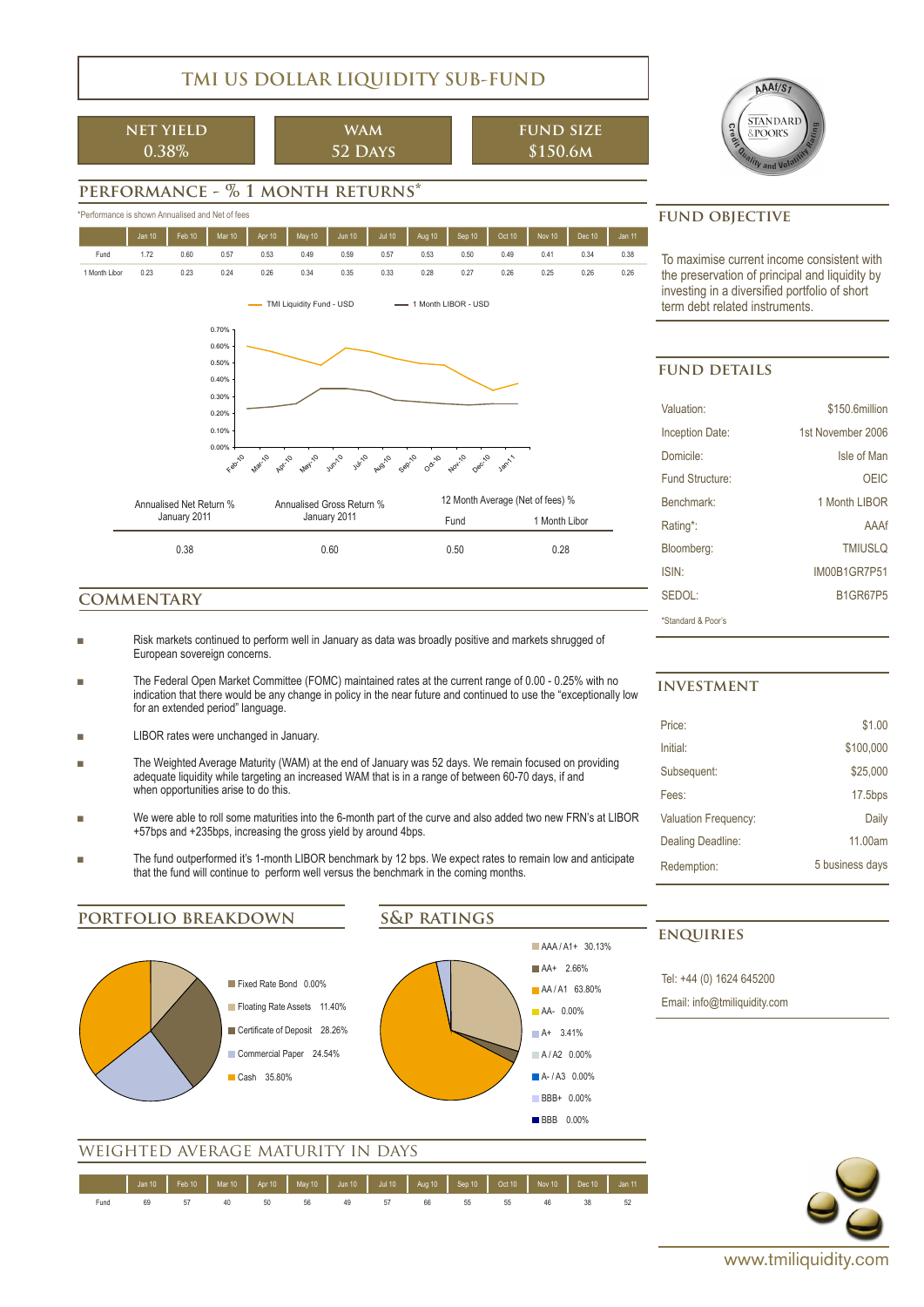## **TMI EURO LIQUIDITY SUB-FUND**

**net yield 0.60%**

**wam 30 Days**

$$
\begin{array}{c}\n\text{FUND SIZE} \\
\text{£15.8M}\n\end{array}
$$



## **performance - % 1 month returns\***



#### **commentary**

- Risk markets continued to perform well in January as data was broadly positive and markets shrugged of European sovereign concerns.
- The European Central Bank (ECB) kept rates on hold at 1%. ECB President Trichet signalled he was ready to raise rates if needed.
- LIBOR rates increased by around 8bps across the curve with the very short end remaining very volatile as excess liquidity is withdrawn from the system.
- The Weighted Average Maturity (WAM) finished December at 30 days. We are targeting a WAM within a 30 50 day range, however, as liquidity remains ample in Euro cash markets there is very little risk premium for increasing duration at this time. The fund remains well positioned to react as and when the yield curve begins to steepen.
- In January we added a AAA rated FRN paying LIBOR +30bps and rolled maturities into 3 and 6 months.
- The fund under-performed it's 1-month LIBOR benchmark by 13bps in December. As Euro-area banks remain well funded and as the ECB continues with it's liquidity operations most quality institutions are not bidding for cash and market rates are somewhat lower than LIBOR. With this in mind the fund may under-perform the benchmark in the short term.

**portfolio breakdown**





### weighted average maturity in days

|      |  |    |       |  |             |  | │ │ Jan 10 │ Feb 10 │ Mar 10 │ Apr 10 │ May 10 │ Jun 10 │ Jul 10 │ Aug 10 │ Sep 10 │ Oct 10 │ Nov 10 │ Dec 10 │ Jan 11 |  |
|------|--|----|-------|--|-------------|--|------------------------------------------------------------------------------------------------------------------------|--|
| Fund |  | 31 | 31 26 |  | 18 25 27 23 |  |                                                                                                                        |  |

To maximise current income consistent with the preservation of principal and liquidity by investing in a diversified portfolio of short

#### **fund details**

| Valuation:             | €15.8million   |
|------------------------|----------------|
| Inception Date:        | 1st April 2008 |
| Domicile:              | Isle of Man    |
| Fund Structure:        | OEIC           |
| Benchmark <sup>-</sup> | 1 Month LIBOR  |
| Rating*:               | AAAf           |
| Bloomberg:             | <b>TMIEULO</b> |
| <b>ISIN</b>            | IM00B3BJC882   |
| SFDOI                  | B3BJC88        |
| *Standard & Poor's     |                |

#### **investment**

| Price:                      | €1.00           |
|-----------------------------|-----------------|
| Initial:                    | €100,000        |
| Subsequent:                 | €25,000         |
| Fees:                       | $17.5$ bps      |
| <b>Valuation Frequency:</b> | Daily           |
| Dealing Deadline:           | 11.00am         |
| Redemption:                 | 5 business days |
|                             |                 |

#### **enquiries**

Tel: +44 (0) 1624 645200

Email: info@tmiliquidity.com